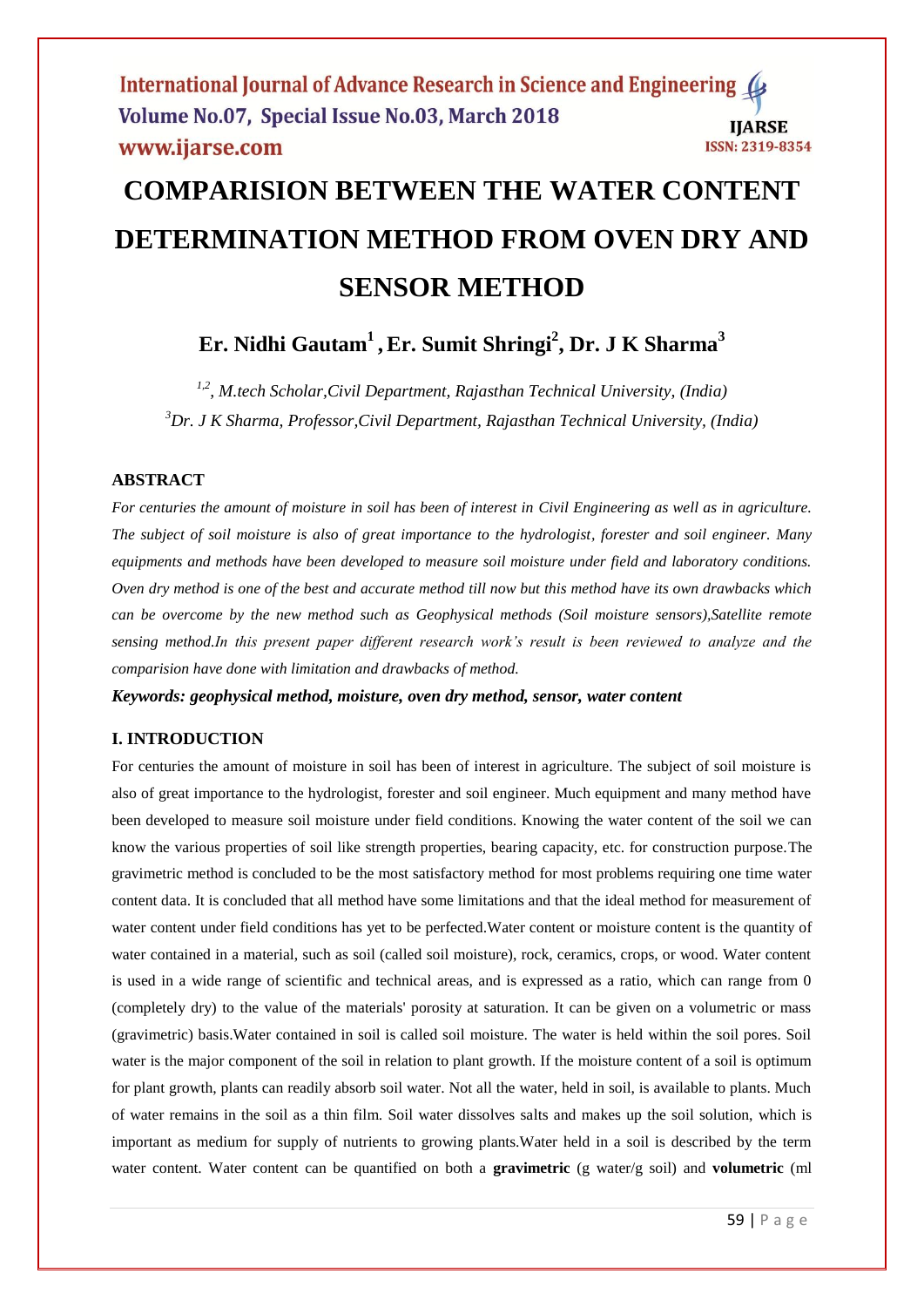water/ml soil) basis. The volumetric expression of water content is used most often. Since 1 gram of water is equal to 1 milliliter of water, we can easily determine the weight of water and immediately know its volume.

# **II. TYPES OF WATER**

The four types of water available in the soil are:

- (2.1) Gravitational Water or Ground Water
- (2.2) Capillary Water
- (2.3) Hygroscopic Water and
- (2.4) Chemically Combined Water.



Fig. 1. Types of water

# **2.1 Gravitational Water or Ground Water:**

After a heavy rain or on application of irrigation water, the surface layer of a soil is temporarily saturated. This water obeys the laws of gravity and thus descends rapidly through the dry layers, leaving a moist zone in its path.If there is sufficient water this wet layer penetrates deeply. The rate of this down-ward percolation of this gravitational water is determined by the number, size and con-tinuity of non-capillary or larger pores.

The gravitational water is available to plants only when rain showers follow one another in rapid succession; otherwise it percolates below the reach of the roots within a few days and thus remains unavailable.

# **2.2 Capillary Water:**

As ground water drains out of the upper layer of the soil, it leaves behind considerable moisture in the form of films, coating smaller soil particles and as droplets suspended in the angles of larger pores or completely filling the smaller pores.

This water is retained by the forces of surface tension and this capillary water does not respond to the gravitational pull. The forces are, however, small—seldom more than a fraction of an atmosphere depending on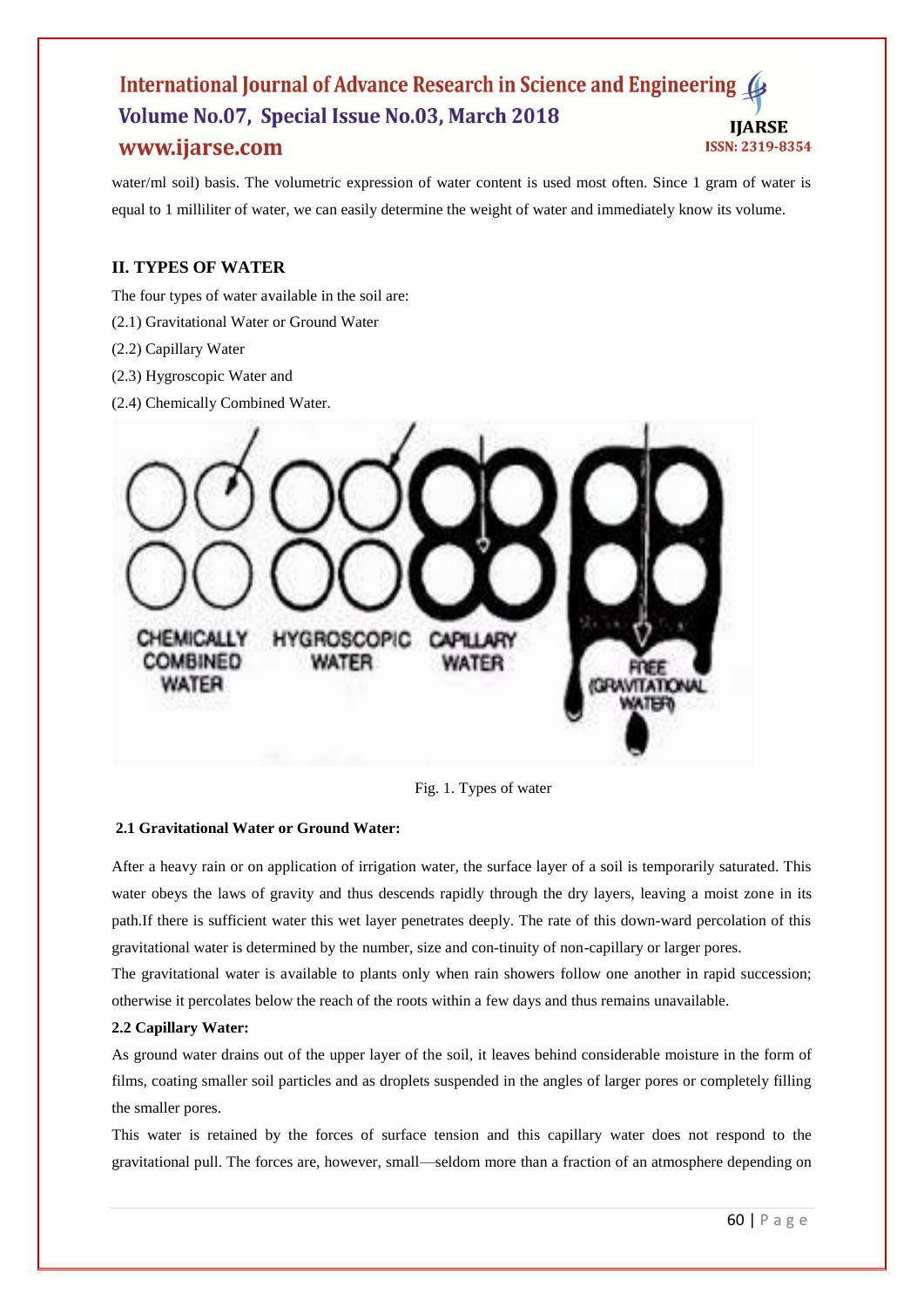the diameter of the capillaries. This is capillary water. It is primarily this capillary water which is readily available to the plant and this is the source of practically all the water a plant extracts from the soil.

# **2.3. Hygroscopic Water:**

Owing to evaporation from the soil surface and absorption by roots, the capillary water held by the soil is gradually depleted. As depletion pro-gresses, the forces of molecular attraction or adsorption between the soil particles and the thin films of water held against their surfaces increase until finally the remaining water passes into a state where it is no longer in the liquid condition and thus ceases- to be chemically or biologically active. The forces of molecular attraction increase rapidly as the water film surrounding soil particle grows thinner until a point is reached when the films are only a few molecules thick and the forces of attraction may reach values as high as 1000 atm. Evidently plants can absorb only a relatively small amount of this hygroscopic water. The hygroscopic water cannot be entirely evaporated from a soil under ordinary atmospheric conditions, but it can be done by heating soil to a constant weight in an oven at approximately 150°C. The above three types of soil are

not sharply defined but form a continuous series from water which is not retained by the soil, to water which is held with great force.

# **2.4. Chemically Combined Water:**

The water chemically combined in the structure of soil minerals is known as combined water. After the elimination of hygroscopic water by heating soil to about 150°C., the only water that remains is in the hydrated oxides of aluminum, iron, silicon, etc. This water is absolutely unavailable to the plants and can only be driven off from the soil by resorting to very high temperature but not before bringing about irreversible changes in the physical and chemical composition of the soil itself.

# **III. IMPORTANCE OF SOIL WATER**

- 1. Soil water serves as a solvent and carrier of food nutrients for plant growth.
- 2. Yield of crop is more often determined by the amount of water available rather than the deficiency of other food nutrients.
- 3. Soil water acts as a nutrient itself.
- 4. Soil water regulates soil temperature.
- 5. Soil forming processes and weathering depend on water.
- 6. Microorganisms require water for their metabolic activities.
- 7. Soil water helps in chemical and biological activities of soil.
- 8. It is a principal constituent of the growing plant.
- 9. Water is essential for photosynthesis.

# **IV**. **DEFINITIONS**

**1.** Volumetric water content, w is defined mathematically as: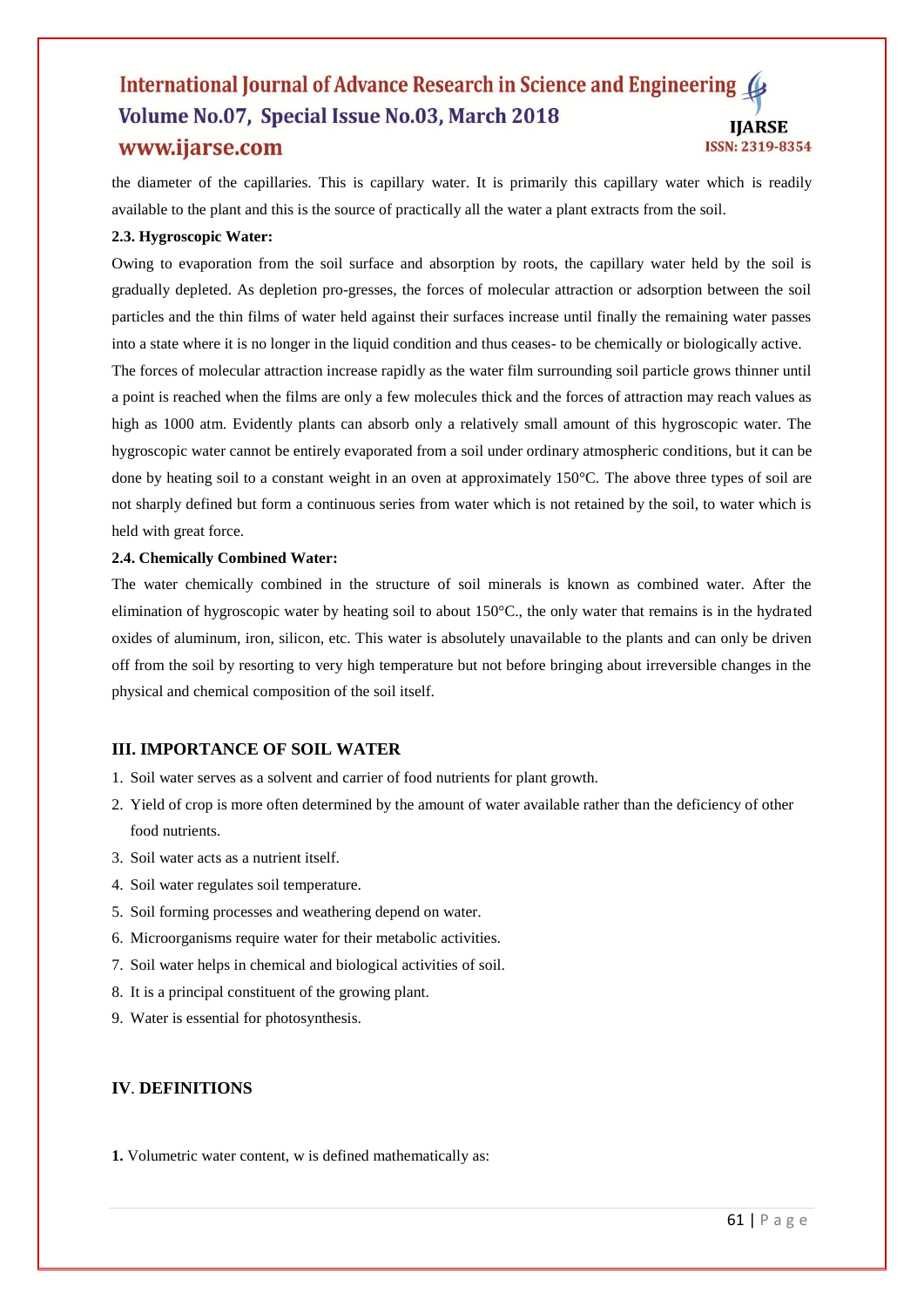$W = \frac{Vw}{V}$ Vwet

Where;

Vw is the volume of water and Vwet=  $Vs + Vw + Va$  is equal to the volume of the wet material, i.e. of the sum of the volume of solid material (eg. Soil particles, vegetation ) Vs of water Vw and of air Va.

**2.** Gravimetric water content , is expressed by mass (weight)as follows:

 $U=\frac{Mw}{M}$ 

M

Where;

3. Mw is the mass of water and M is the mass of substance. Normally the latter is taken before drying.

$$
U' = \frac{Mw}{Mwet}
$$

4. Except for woodworking, geotechnical and soil science applications where oven-dried material is used instead

$$
U'' = \frac{Mw}{Mdry}
$$

5. To convert gravimetric water content to volumetric water content, multiply the gravimetric water content by the bulk specific gravity SG of the material

$$
\text{w=U*SG}
$$

# **V.OVEN DRY METHOD**

For many soils the water content maybe an extremely important index used for establishing the relationship between the way a soil behave and its properties . The consistency of a fine grain soil largely depends on its water content.The water content is used in expressing the phase relationship of air water and solid particles in a given volume of soil.

Soil mass is generally a three phase system. It consists of solid particles liquid and gas. For all partical purposes the liquid maybe considered to be water and the gas as air. The phase system maybe expressed in SI units either in terms of mass volume or weight volume relationships. The inter relationship of different phases are important since they help to define the condition or the physical makeup of soil.the temperature between 105C to 115C is maintain.

IS:2720(Part II)- 1973, Method of test for soil : part II is used.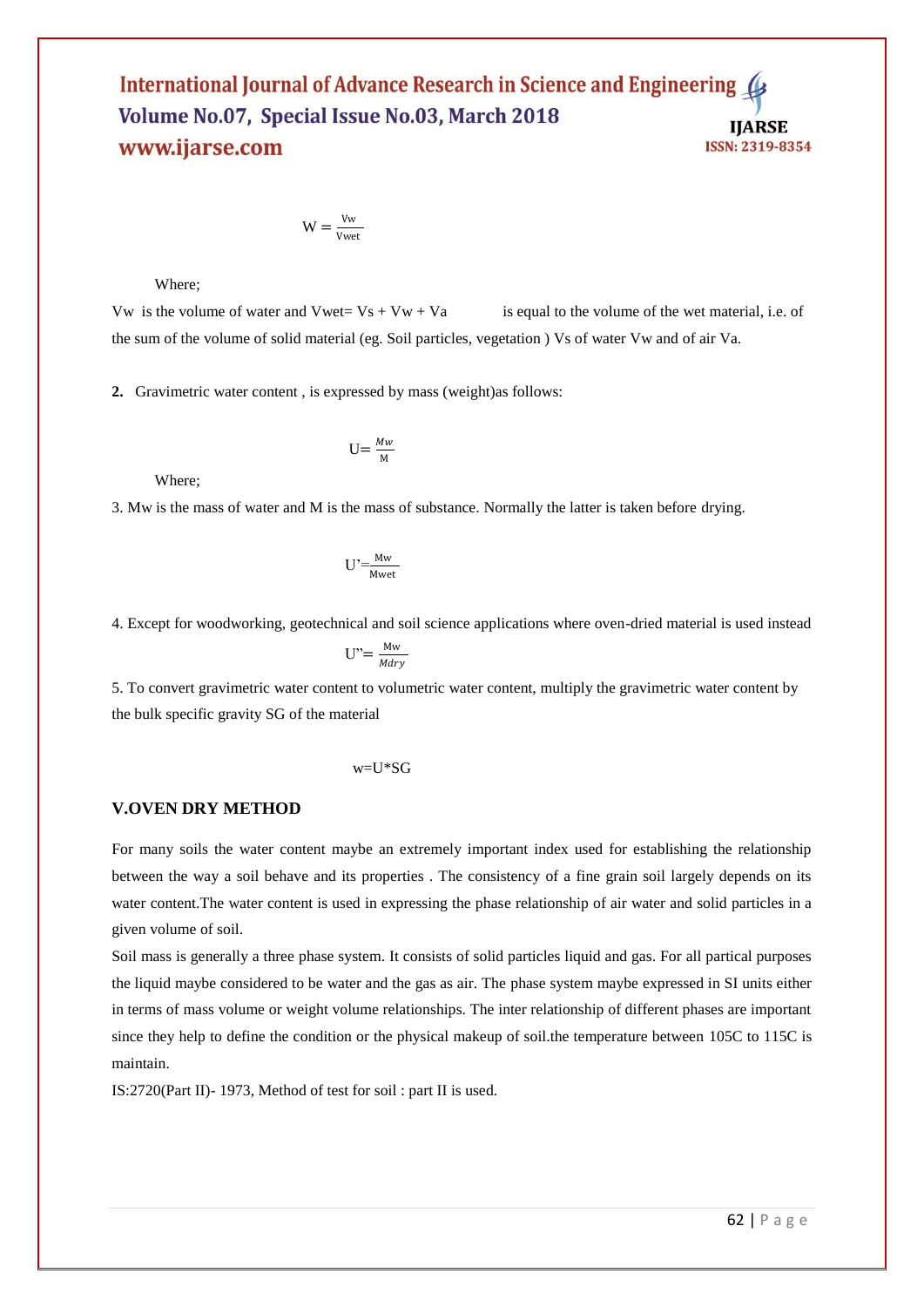

Fig. 2. Electric oven

#### **Advantages:**

Precise; Relatively cheap; Easy to use; Officially sanctioned for many applications; Many samples can be analyzed simultaneously

# **Disadvantages:**

Destructive; Time consuming

#### **Precautions**

The drying rate of test samples will be affected by the moisture conditions and number of samples in the drying device. When wet samples are placed in the drying device with nearly dry samples, completion of the drying may be restarted.

#### **Safety and health**

Soils and aggregates may contain bacteria and/or organisms which can be harmful to one's health. Wearing dust masks and protective gloves when handling materials is advised. The use of heat resistant gloves/mitts or pot holders to remove samples from the ovens is recommended. Prior to handling, testing or disposing of any waste materials, testers are required to read: Part A (Section 5.0), Part B (Sections: 5.0, 6.0, 10.0 and 12.0) and Part C (Section 1.0) of Caltrans Laboratory Safety Manual. Users of this method do so at their own risk.

#### **VI. GEOPHYSICAL METHODS (SOIL MOISTURE SENSORS)**

Determining water content of soil take time and also various methods which give the approximate value, no method is their which is fast as well as give accurate result. In order to overcome such drawbacks electronic method is used which is modern method and which gives faster result and almost accurate. Idea behind this is to get result in seconds. or min. so that speed of work can be increased. Electronic method is fast and various kind of microprocessor and microcontroller are used so that data are displayed in digital form and in smaller time. In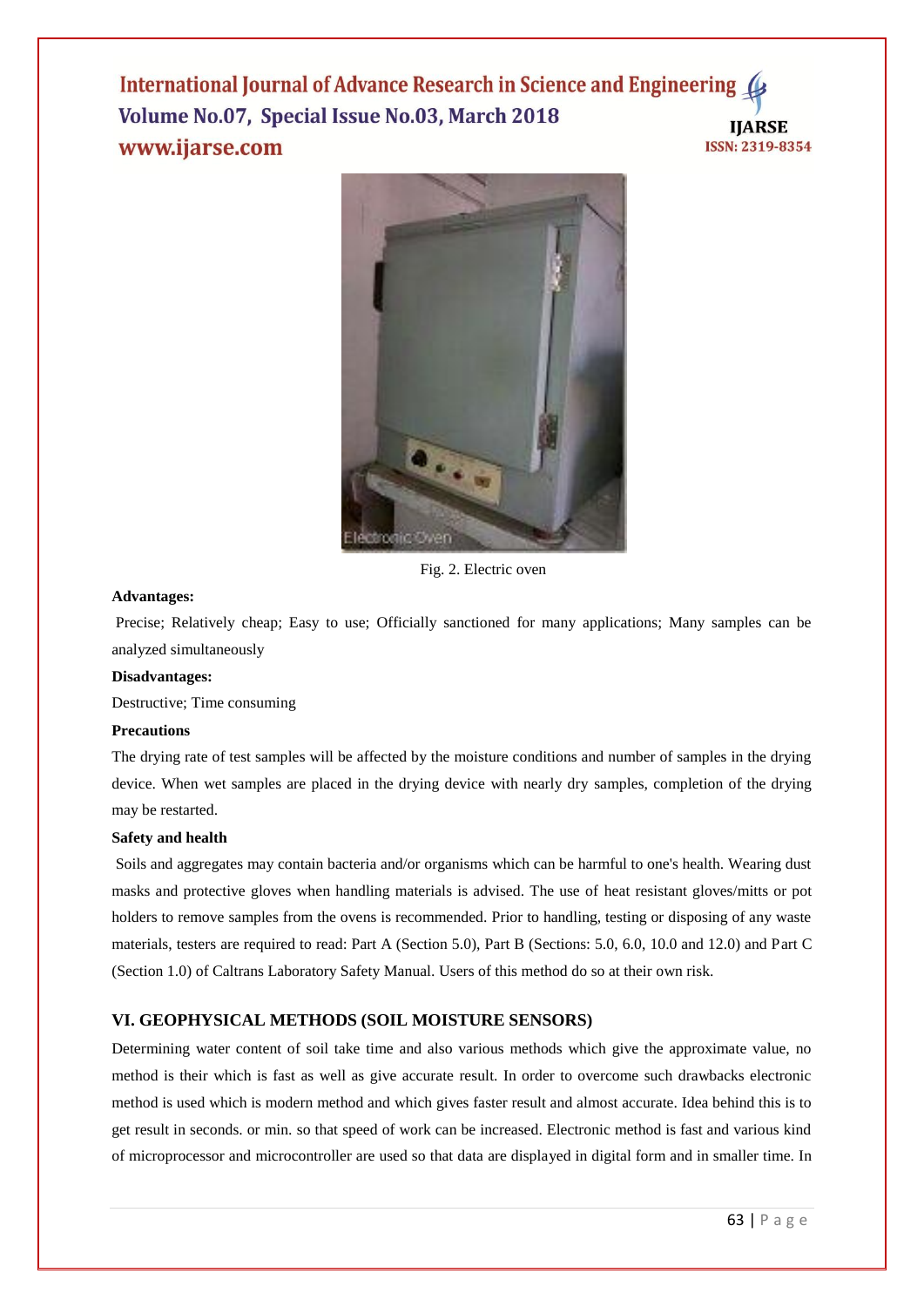this microcontroller is used which is cheaper than other as well as handy. This can be used in field as well as laboratory.

Soil moisture sensors measure the volumetric water content in soil. Since the direct gravimetric measurement of free soil moisture requires removing, drying, and weighting of a sample, soil moisture sensors measure the volumetric water content indirectly by using some other property of the soil, such as electrical resistance, dielectric constant, or interaction with neutrons, as a proxy for the moisture content. The relation between the measured property and soil moisture must be calibrated and may vary depending on environmental factors such as soil type, temperature, or electric conductivity. Reflected microwave radiation is affected by the soil moisture and is used for remote sensing in hydrology and agriculture. Portable probe instruments can be used by farmers or gardeners.

Soil moisture sensors typically refer to sensors that estimate volumetric water content. Another class of sensors measure another property of moisture in soils called water potential; these sensors are usually referred to as soil water potential sensors and include tensiometers and gypsum blocks. The object is to find out the water content or moisture content of soil using electrical method.

## **6.1 Technology**

Technologies commonly used to indirectly measure volumetric water content (soil moisture)

- A. **Frequency Domain Reflectometry (FDR)**: The dielectric constant of a certain volume element around the sensor is obtained by measuring the operating frequency of an oscillating circuit.
- B. **Time Domain Transmission (TDT) and Time Domain Reflectometry (TD**R**):** The dielectric constant of a certain volume element around the sensor is obtained by measuring the speed of propagation along a buried transmission line.
- C. **Neutron moisture gauges**: The moderator properties of water for neutrons are utilized to estimate soil moisture content between a source and detector probe.
- D. **Soil resistivity**: Measuring how strongly the soil resists the flow of electricity between two electrodes can be used to determine the soil moisture content.
- E. **Galvanic cell**: The amount of water present can be determined based on the voltage the soil produces because water acts as an electrolyte and produces electricity. The technology behind this concept is the galvanic cell.

# **6.2 SENSOR**

There are many different types of soil water content sensors available, choosing the best one for application may seem difficult or even confusing. To help selection, it's important to understand what soil water content sensors actually measure, what makes a good soil water content sensor, and how to make sense of the manufacturer specifications.

## **6.3 Soil water content sensors measure**

There are no commercially available soil water content sensors that measure water directly. Instead, what the sensors do is detect changes in some other soil property that is related to water content in a predictable way.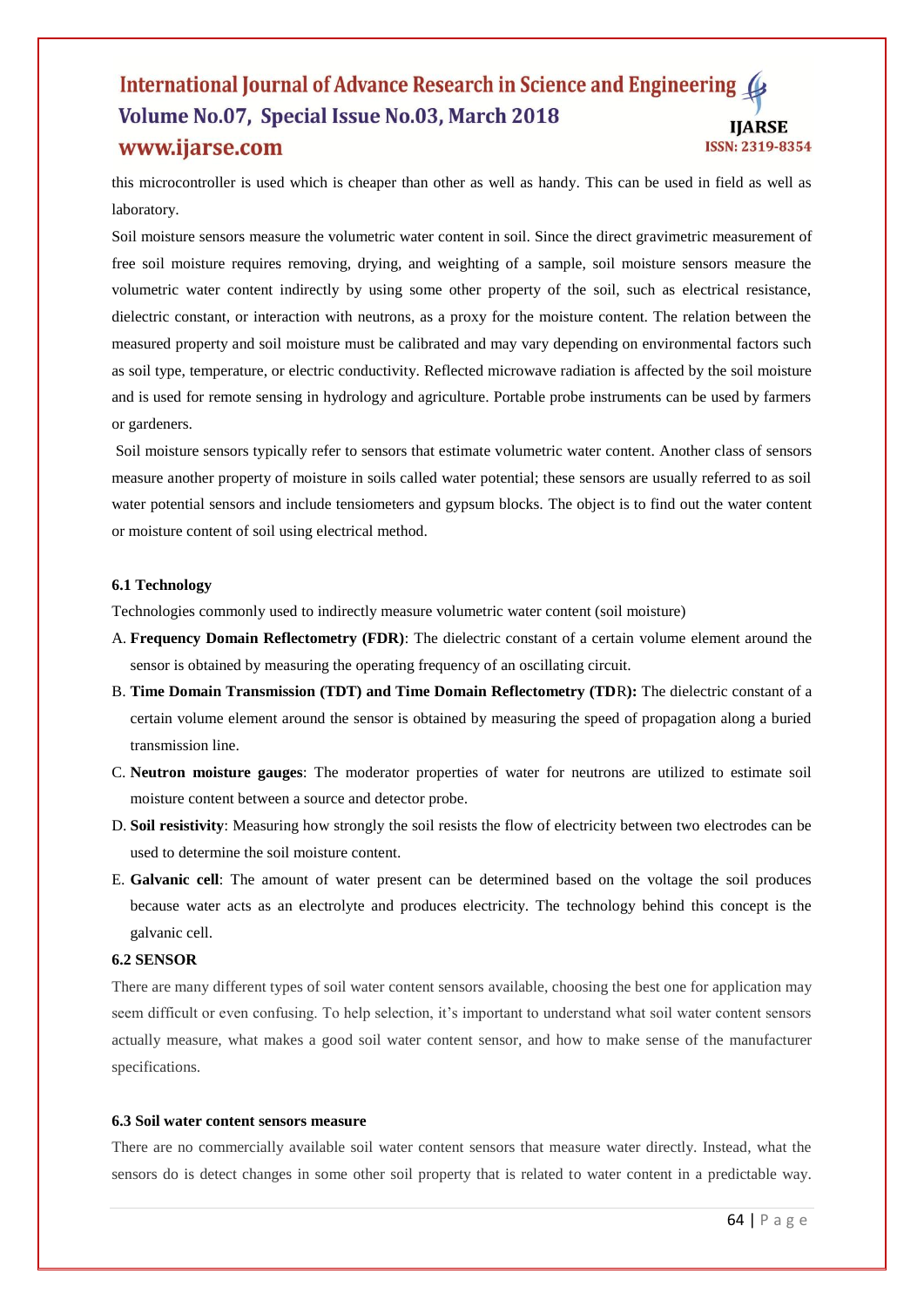Common soil properties that change with water content and are easy to measure include dielectric permittivity, thermal conductivity, and density of neutron flux. This article focuses on sensors that measure dielectric permittivity.

Dielectric permittivity sensors are the most common type of soil water content sensor on the market. These sensors use different technologies to measure the permittivity of the surrounding soil, including the following:

- Time domain reflectometry
- Time domain transmissivity
- Frequency domain reflectometry
- Time of charge capacitance
- Transmission line oscillation
- Coaxial impedance dielectric reflectometry
- Coaxial differential amplitude reflectometry

Regardless of the technology, the same principle is used: the bulk dielectric permittivity of soil changes with volumetric water content. The simplest way to think of permittivity is as stored electrical energy. The sensor generates an electric field in the soil and, because the water molecule is polar, unbound water molecules in the soil rotate to line up with the electric field lines. That rotation of unbound water molecules requires energy, which is stored as potential energy in the aligned water molecules. The more water there is in the soil, the more energy gets stored, and the higher the bulk permittivity of the soil. The other constituents of soil—mineral and organic solids, and air—store electrical energy too, but water can store more than ten times as much as the other parts of soil. Because of that, water movement in and out of the sensor's measurement volume is the major contributor to changes in permittivity.

The soil water content sensor is designed to have an electrical signal that changes with permittivity and, therefore, with water content. Some sensors determine permittivity and then convert that to water content, while others convert the sensor's electrical output to volumetric water content in a single step. No matter which method is used, the water in the soil affects the bulk dielectric permittivity, which affects the sensor's electrical output. This is important to remember when you are comparing accuracy specifications.

#### **6.4 GOOD SOIL WATER CONTENT SENSOR**

An ideal high-performance soil water content sensor has all of the following properties:

- 1. It meets your requirements for accuracy and resolution.
- 2. It lasts as long as you need it to.
- 3. It requires minimal calibration and does not require recalibration.
- 4. It meets your budget requirements.
- 5. It is easy for you to install and measure.

As you might imagine, these properties can be in competition with one another. For example, a durable, highaccuracy sensor may be more expensive when compared with a less durable sensor with lower accuracy. Sensor manufacturers try to find the right balance between these competing factors. To decide which sensor is best for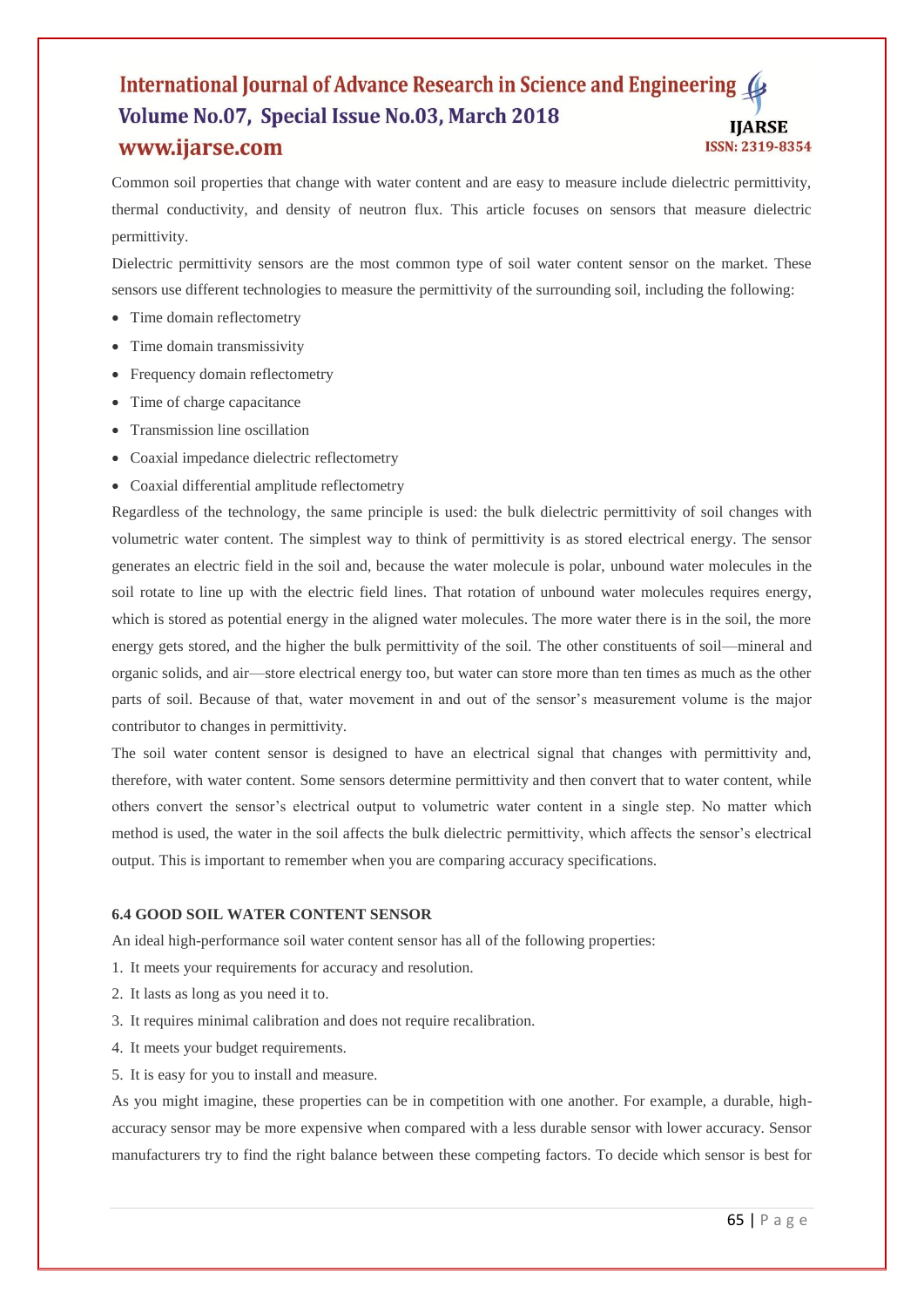your application, determine which of these factors are most important to you, and then look for the sensor that best matches your highest priorities.

# **VII. CONCLUSION**

Moisture content determination accuracy for substance samples identifying a larger bulk volume will be as precise as the representative sample quality. When choosing material samples from a batch, the area of sample selection is crucial. For reproducible test results, a test sample must be truly representative of the entire homogenous batch being tested. For example, a bulk powder mixing process must be thoroughly blended before extracting a representative sample. In the bulk mixing process a common condition occurs where as a greater concentration of moisture exists away from the surface and edges of the material. A test sample gathered from the top will not be a true representation of the batch.

The key for successful moisture determination, efficient productivity, and superior product quality is fast test determination without lengthy pauses in production processes. Successful moisture analysis means testing at the point of processing, and making adjustments before product integrity is effected.

# **VIII. ACKNOWLEDGEMENT**

This is to acknowledge our indebtedness to under guidance of Dr. J K Sharmaprofessor at University College of Engineering(RTU) Kota, Rajasthan for their guidance and suggestion for preparing this article. His towering presenceinstalled in us the carving to work harder and complete this daunting ta independent study. I am highly thankful for his edifying guidance and encouragement proved to us throughout the completion of this report.

# **REFERENCES**

- [1] AbhinavRajpal, Sumit Jain, NishthaKhare and Anil Kumar Shukla (2011) Microcontroller-based Automatic Irrigation System with Moisture.
- [2] A. Hemmat , V.I. Adamchuk (5 March 2008). Sensor systems for measuring soil compaction.
- [3] Daniel K. Fisher, Peter J. Gould (9 March 2012) Open-Source Hardware Is a Low-Cost Alternative for Scientific Instrumentation and Research.
- [4] Ernest S. Berney IV, James D. Kyzar and Lawrence O Oyelam (November 2011) Device Comparison for Determining Field Soil Moisture Content.
- [5] F.N. Dalton and M. Th. Van Genuchten (February 1986) The time-domain reflectometry method for measuring soil water content and salinity.
- [6] HongfuGuo, Lu Yao, Fen Huang (7 December 2015) A Cylindrical Cavity Sensor for Liquid Water Content Measurement.
- [7] Irving Goldberg, L.J. Trescony, J. S. Campbell, Jr and G.J. Whyte Measurement Of Moisture Content And Density Of Soil Masses Using Radioactivity Methods
- [8] J.W. Hummel, K.A. Sudduth, S.E. Hollinger (April 2001) Soil moisture and organic matter prediction of surface and subsurface soils using an NIR soil sensor.